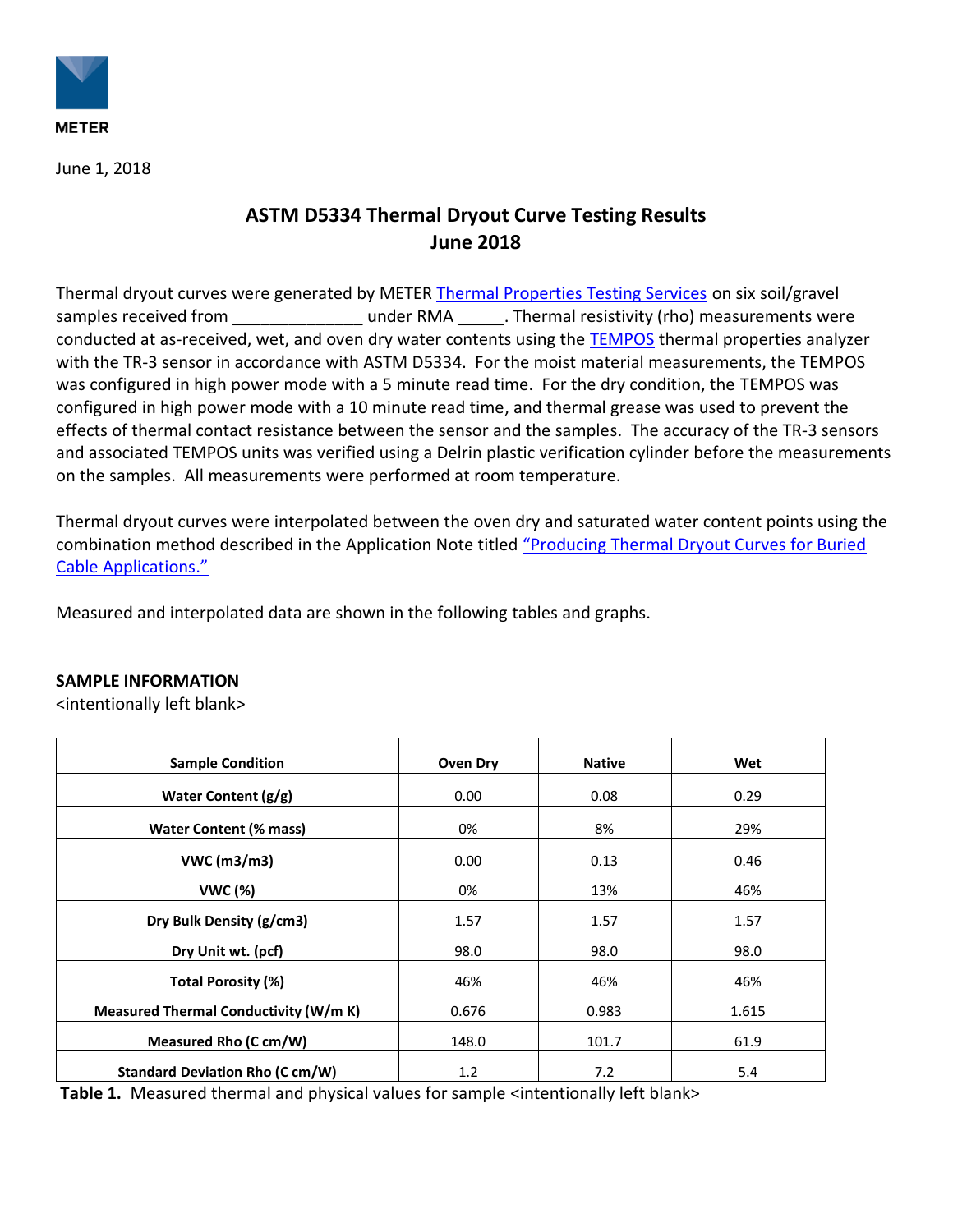



Figure 1. Thermal dryout curve for sample <intentionally left blank> with measured and interpolated thermal resistivity data. Error bars indicate  $\pm$  one standard deviation in the three measurements made at each water content level.

| <b>Sample Condition</b>                | Oven Dry | <b>Native</b> | Wet   |
|----------------------------------------|----------|---------------|-------|
| Water Content (g/g)                    | 0.00     | 0.12          | 0.28  |
| <b>Water Content (% mass)</b>          | 0%       | 12%           | 28%   |
| VWC (m3/m3)                            | 0.00     | 0.16          | 0.39  |
| <b>VWC (%)</b>                         | 0%       | 16%           | 39%   |
| Dry Bulk Density (g/cm3)               | 1.40     | 1.40          | 1.40  |
| Dry Unit wt. (pcf)                     | 87.6     | 87.6          | 87.6  |
| <b>Total Porosity (%)</b>              | 47%      | 47%           | 47%   |
| Measured Thermal Conductivity (W/m K)  | 0.663    | 1.597         | 2.144 |
| Measured Rho (C cm/W)                  | 150.7    | 62.6          | 46.6  |
| <b>Standard Deviation Rho (C cm/W)</b> | 14.4     | 7.4           | 2.8   |

Table 2. Measured thermal and physical values for sample <intentionally left blank>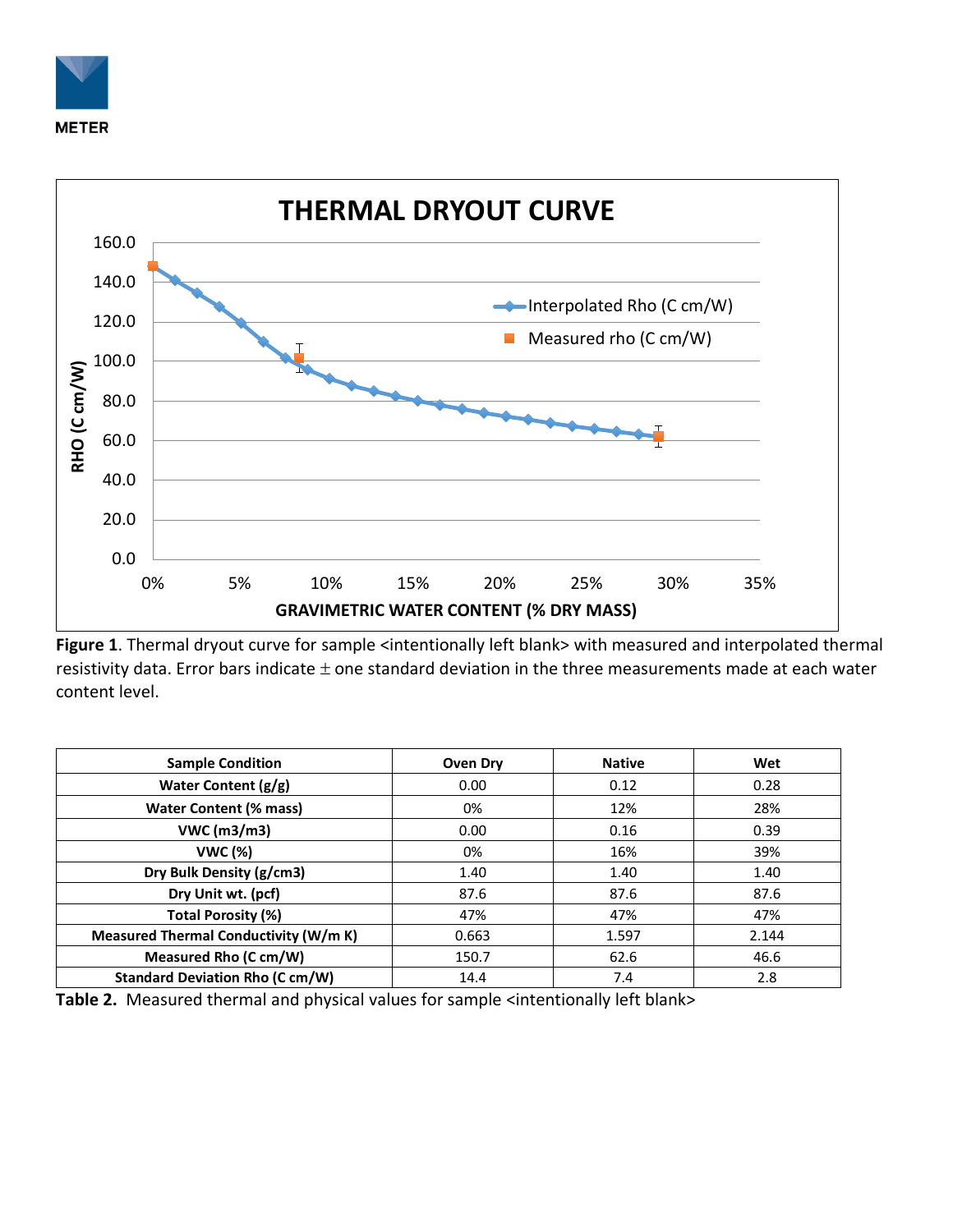



Figure 2. Thermal dryout curve for sample <intentionally left blank> with measured and interpolated thermal resistivity data. Error bars indicate  $\pm$  one standard deviation in the three measurements made at each water content level.

| <b>Sample Condition</b>                | <b>Oven Dry</b> | <b>Native</b> | Wet   |
|----------------------------------------|-----------------|---------------|-------|
| Water Content (g/g)                    | 0.00            | 0.12          | 0.27  |
| <b>Water Content (% mass)</b>          | 0%              | 12%           | 27%   |
| VWC (m3/m3)                            | 0.00            | 0.18          | 0.42  |
| <b>VWC (%)</b>                         | 0%              | 18%           | 42%   |
| Dry Bulk Density (g/cm3)               | 1.54            | 1.54          | 1.54  |
| Dry Unit wt. (pcf)                     | 96.4            | 96.4          | 96.4  |
| Total Porosity (%)                     | 42%             | 42%           | 42%   |
| Measured Thermal Conductivity (W/m K)  | 0.677           | 1.216         | 1.663 |
| Measured Rho (C cm/W)                  | 147.7           | 82.2          | 60.1  |
| <b>Standard Deviation Rho (C cm/W)</b> | 3.2             | 10.8          | 3.7   |

Table 3. Measured thermal and physical values for sample <intentionally left blank>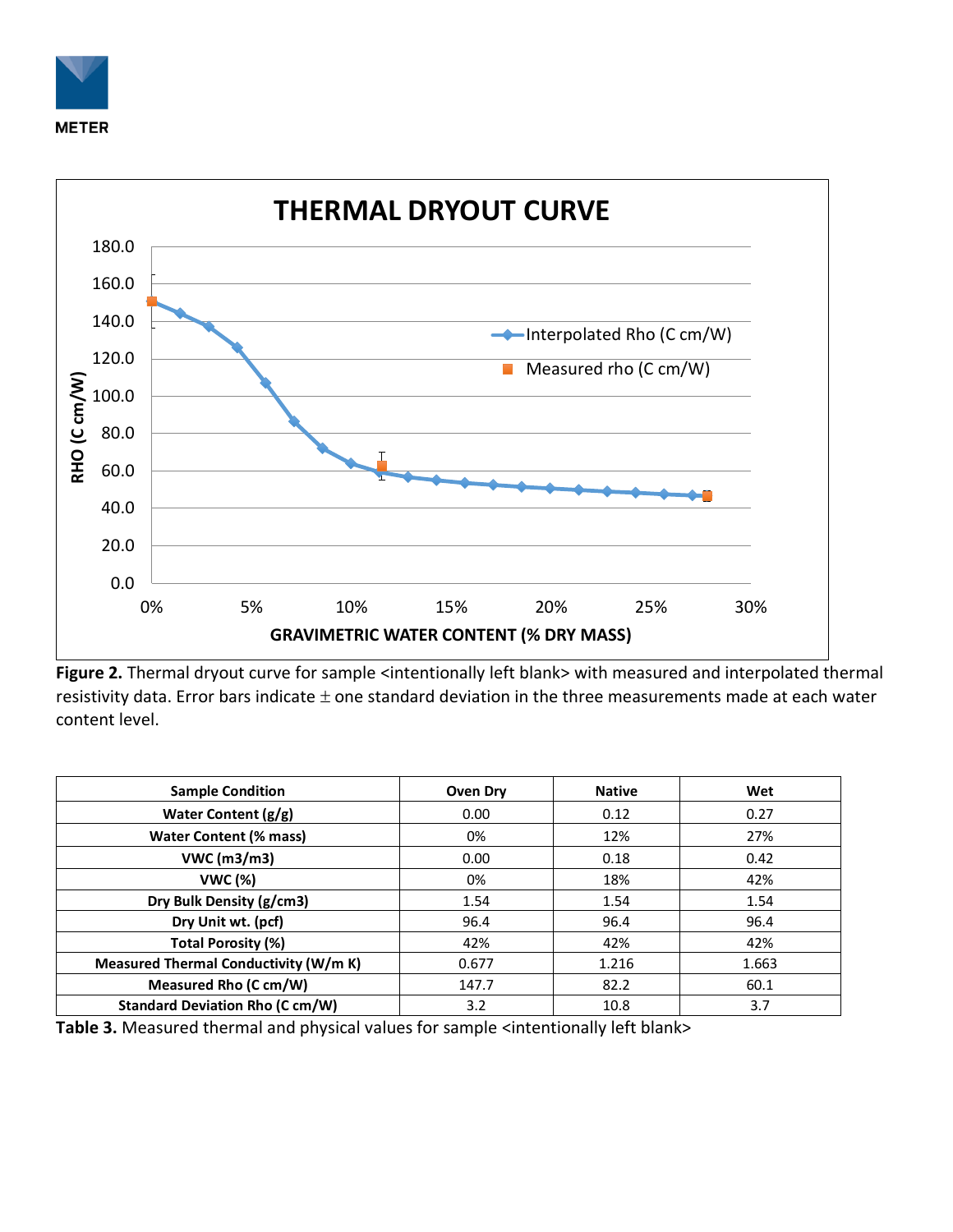



Figure 3. Thermal dryout curve for sample <intentionally left blank> with measured and interpolated thermal resistivity data. Error bars indicate  $\pm$  one standard deviation in the three measurements made at each water content level.

| <b>Sample Condition</b>                | Oven Dry | <b>Native</b> | Wet   |
|----------------------------------------|----------|---------------|-------|
| Water Content (g/g)                    | 0.00     | 0.13          | 0.19  |
| <b>Water Content (% mass)</b>          | 0%       | 13%           | 19%   |
| VWC (m3/m3)                            | 0.00     | 0.24          | 0.33  |
| <b>VWC (%)</b>                         | 0%       | 24%           | 33%   |
| Dry Bulk Density (g/cm3)               | 1.80     | 1.80          | 1.80  |
| Dry Unit wt. (pcf)                     | 112.1    | 112.1         | 112.1 |
| <b>Total Porosity (%)</b>              | 33%      | 33%           | 33%   |
| Measured Thermal Conductivity (W/m K)  | 0.635    | 1.528         | 1.758 |
| Measured Rho (C cm/W)                  | 157.4    | 65.4          | 56.9  |
| <b>Standard Deviation Rho (C cm/W)</b> | 16.6     | 11.0          | 12.1  |

Table 4. Measured thermal and physical values for sample <intentionally left blank>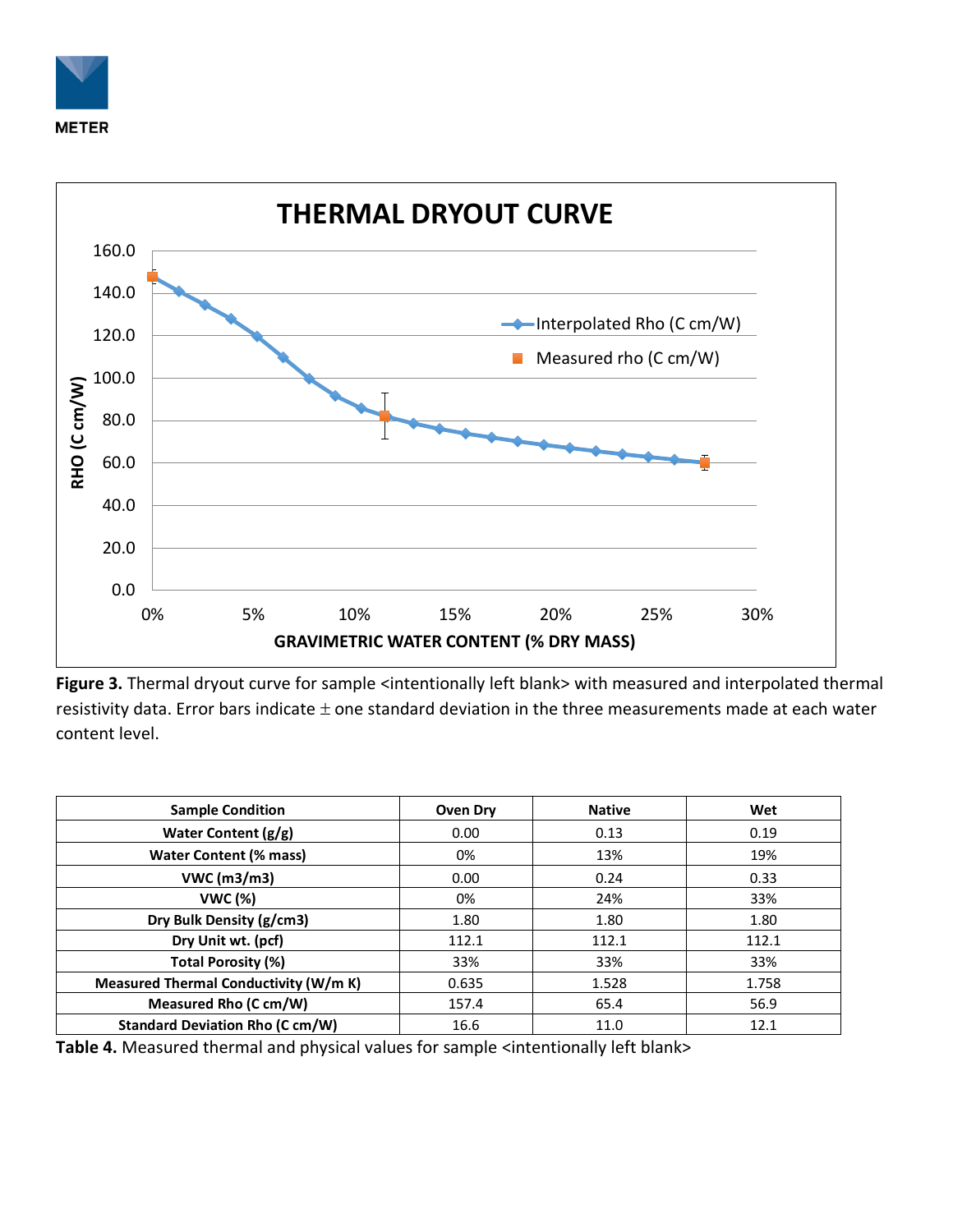



Figure 4. Thermal dryout curve for sample <intentionally left blank> with measured and interpolated thermal resistivity data. Error bars indicate  $\pm$  one standard deviation in the three measurements made at each water content level.

| <b>Sample Condition</b>                | Oven Dry | <b>Native</b> | Wet   |
|----------------------------------------|----------|---------------|-------|
| Water Content (g/g)                    | 0.00     | 0.10          | 0.21  |
| <b>Water Content (% mass)</b>          | 0%       | 10%           | 21%   |
| VWC (m3/m3)                            | 0.00     | 0.17          | 0.36  |
| <b>VWC (%)</b>                         | 0%       | 17%           | 36%   |
| Dry Bulk Density (g/cm3)               | 1.70     | 1.70          | 1.70  |
| Dry Unit wt. (pcf)                     | 106.2    | 106.2         | 106.2 |
| Total Porosity (%)                     | 36%      | 36%           | 36%   |
| Measured Thermal Conductivity (W/m K)  | 0.579    | 1.674         | 1.995 |
| Measured Rho (C cm/W)                  | 172.7    | 59.7          | 50.1  |
| <b>Standard Deviation Rho (C cm/W)</b> | 21.6     | 15.7          | 5.6   |

Table 5. Measured thermal and physical values for sample <intentionally left blank>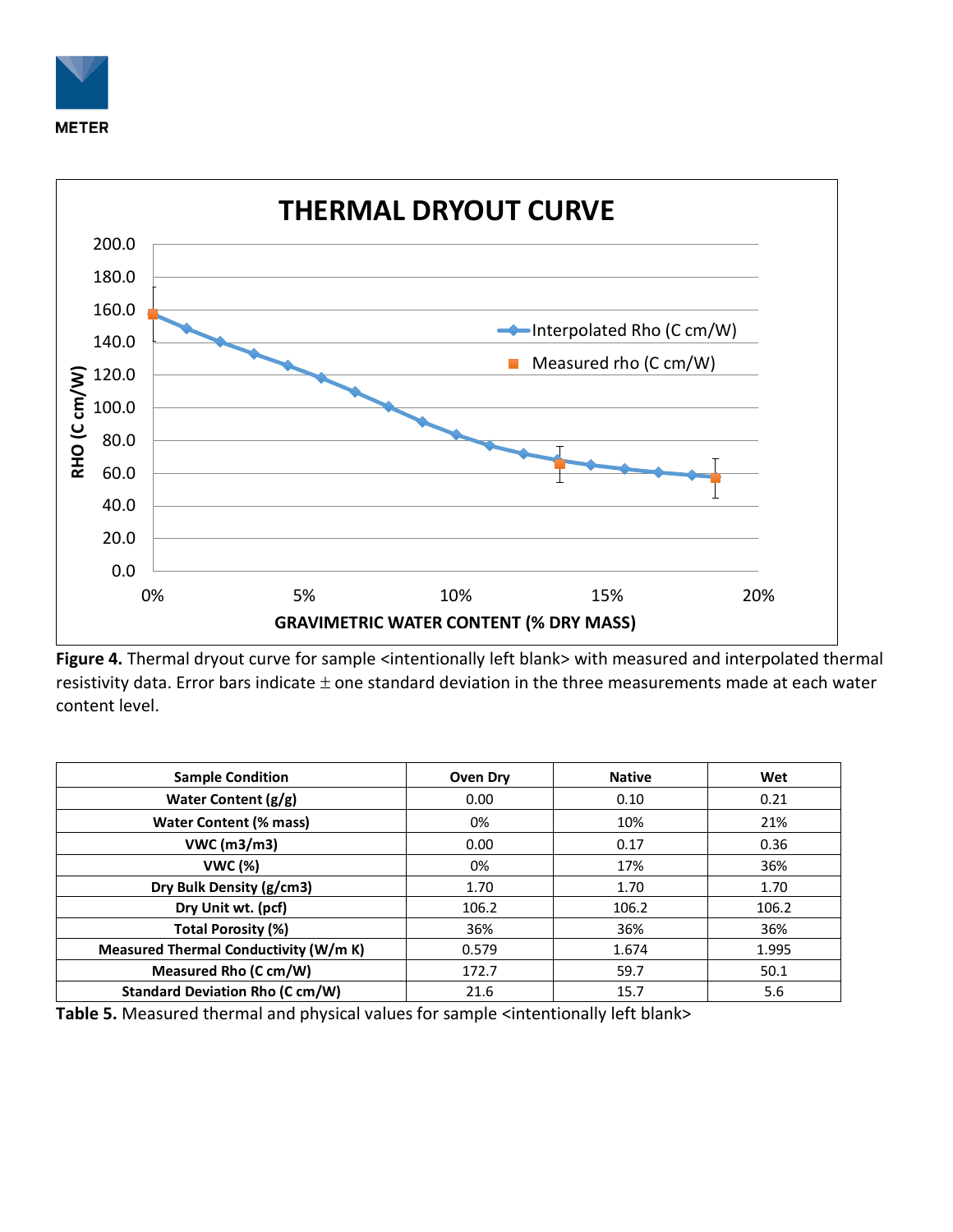



Figure 5. Thermal dryout curve for sample <intentionally left blank> with measured and interpolated thermal resistivity data. Error bars indicate  $\pm$  one standard deviation in the three measurements made at each water content level.

| <b>Sample Condition</b>                | <b>Oven Dry</b> | <b>Native</b> | Wet   |
|----------------------------------------|-----------------|---------------|-------|
| Water Content $(g/g)$                  | 0.00            | 0.12          | 0.30  |
| <b>Water Content (% mass)</b>          | 0%              | 12%           | 30%   |
| VWC (m3/m3)                            | 0.00            | 0.19          | 0.45  |
| <b>VWC (%)</b>                         | 0%              | 19%           | 45%   |
| Dry Bulk Density (g/cm3)               | 1.49            | 1.49          | 1.49  |
| Dry Unit wt. (pcf)                     | 93.0            | 93.0          | 93.0  |
| Total Porosity (%)                     | 45%             | 45%           | 45%   |
| Measured Thermal Conductivity (W/m K)  | 0.371           | 1.064         | 1.828 |
| Measured Rho (C cm/W)                  | 269.6           | 94.0          | 54.7  |
| <b>Standard Deviation Rho (C cm/W)</b> | 37.9            | 33.1          | 4.2   |

Table 6. Measured thermal and physical values for sample <intentionally left blank>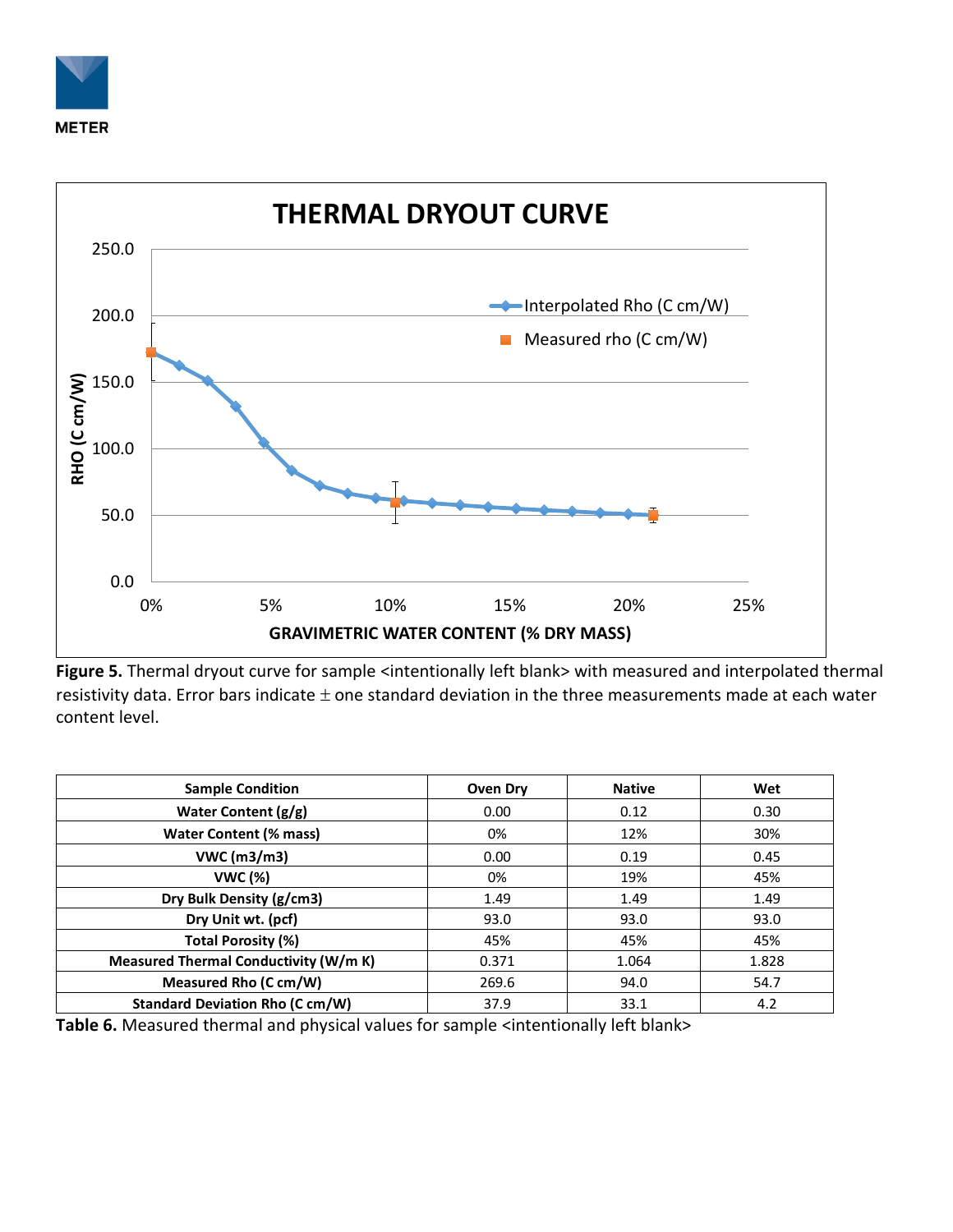



Figure 6. Thermal dryout curve for sample <intentionally left blank> with measured and interpolated thermal resistivity data. Error bars indicate  $\pm$  one standard deviation in the three measurements made at each water content level.